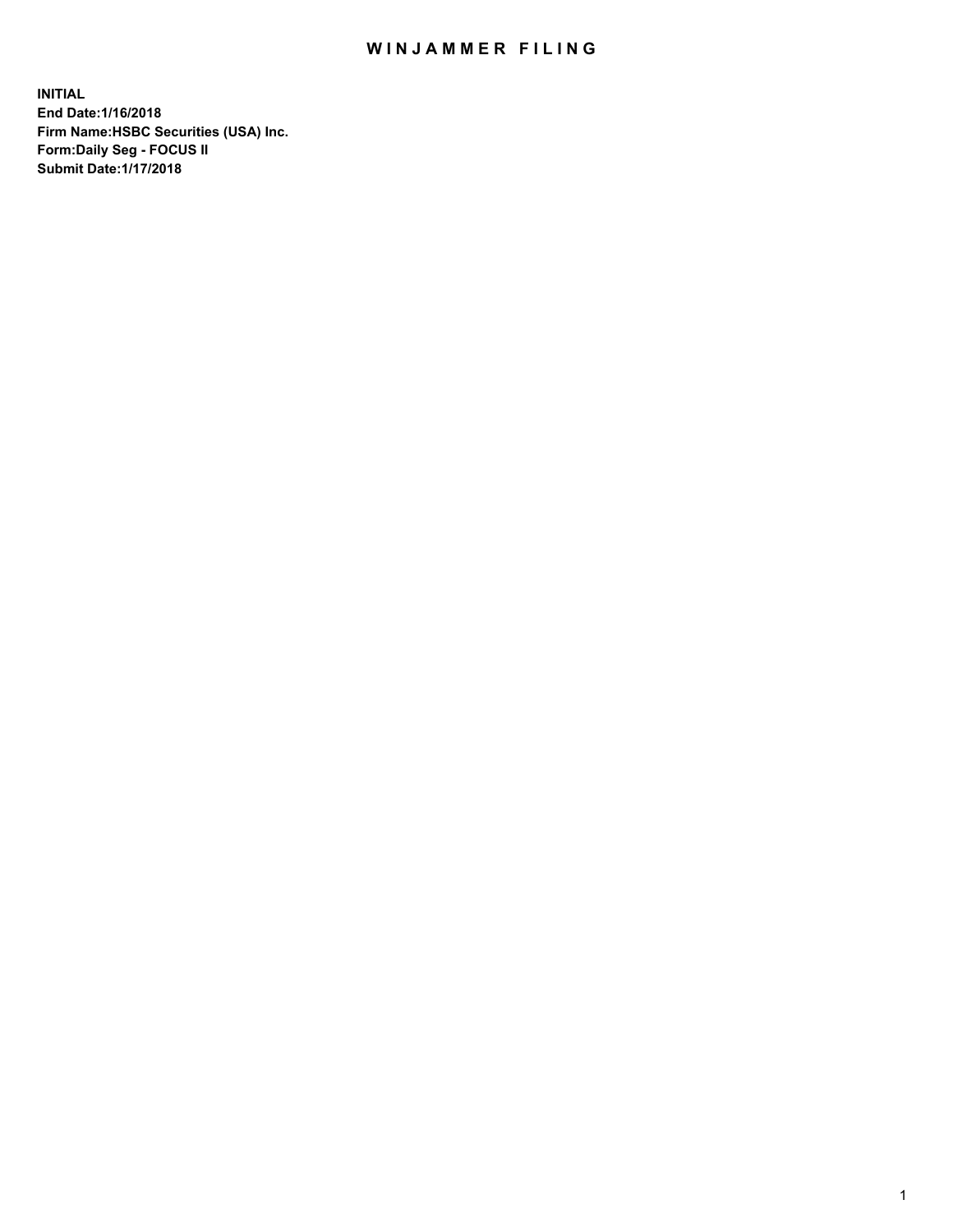## **INITIAL End Date:1/16/2018 Firm Name:HSBC Securities (USA) Inc. Form:Daily Seg - FOCUS II Submit Date:1/17/2018 Daily Segregation - Cover Page**

| Name of Company<br><b>Contact Name</b><br><b>Contact Phone Number</b><br><b>Contact Email Address</b>                                                                                                                                                                                                                         | <b>HSBC Securities (USA) Inc.</b><br><b>Michael Vacca</b><br>212-525-7951<br>michael.vacca@us.hsbc.com |
|-------------------------------------------------------------------------------------------------------------------------------------------------------------------------------------------------------------------------------------------------------------------------------------------------------------------------------|--------------------------------------------------------------------------------------------------------|
| FCM's Customer Segregated Funds Residual Interest Target (choose one):<br>a. Minimum dollar amount: ; or<br>b. Minimum percentage of customer segregated funds required:%; or<br>c. Dollar amount range between: and; or<br>d. Percentage range of customer segregated funds required between: % and %.                       | 98,000,000<br><u>0</u><br><u>00</u><br>00                                                              |
| FCM's Customer Secured Amount Funds Residual Interest Target (choose one):<br>a. Minimum dollar amount: ; or<br>b. Minimum percentage of customer secured funds required:%; or<br>c. Dollar amount range between: and; or<br>d. Percentage range of customer secured funds required between: % and %.                         | 25,000,000<br><u>0</u><br><u>00</u><br>00                                                              |
| FCM's Cleared Swaps Customer Collateral Residual Interest Target (choose one):<br>a. Minimum dollar amount: ; or<br>b. Minimum percentage of cleared swaps customer collateral required:%; or<br>c. Dollar amount range between: and; or<br>d. Percentage range of cleared swaps customer collateral required between:% and%. | 122,000,000<br><u>0</u><br><u>00</u><br><u>00</u>                                                      |

Attach supporting documents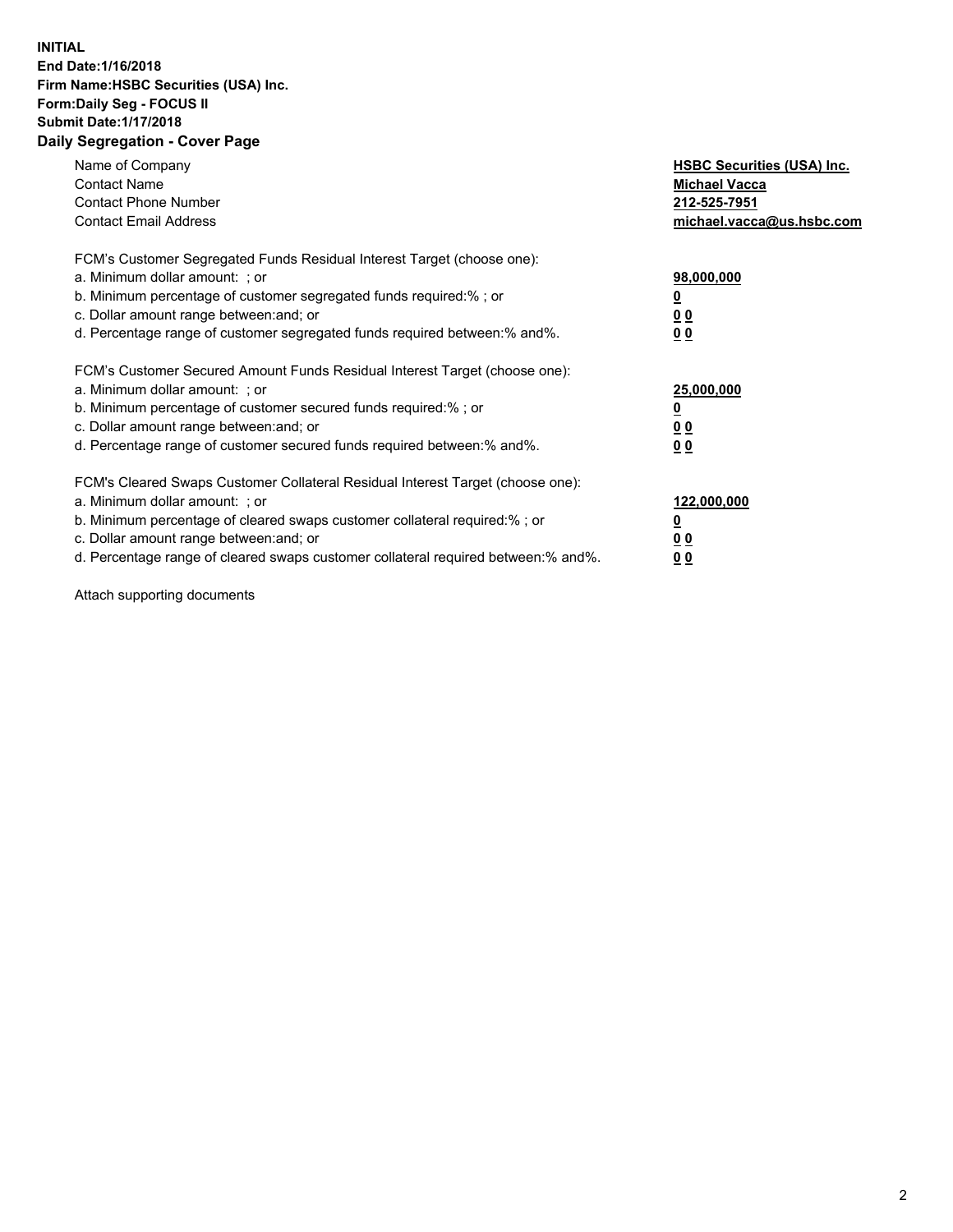**INITIAL End Date:1/16/2018 Firm Name:HSBC Securities (USA) Inc. Form:Daily Seg - FOCUS II Submit Date:1/17/2018 Daily Segregation - Secured Amounts** Foreign Futures and Foreign Options Secured Amounts Amount required to be set aside pursuant to law, rule or regulation of a foreign government or a rule of a self-regulatory organization authorized thereunder **0** [7305] 1. Net ledger balance - Foreign Futures and Foreign Option Trading - All Customers A. Cash **77,855,230** [7315] B. Securities (at market) **91,066,578** [7317] 2. Net unrealized profit (loss) in open futures contracts traded on a foreign board of trade **-33,860,224** [7325] 3. Exchange traded options a. Market value of open option contracts purchased on a foreign board of trade **0** [7335] b. Market value of open contracts granted (sold) on a foreign board of trade **0** [7337] 4. Net equity (deficit) (add lines 1. 2. and 3.) **135,061,584** [7345] 5. Account liquidating to a deficit and account with a debit balances - gross amount **1,163,917** [7351] Less: amount offset by customer owned securities **-1,163,891** [7352] **26** [7354] 6. Amount required to be set aside as the secured amount - Net Liquidating Equity Method (add lines 4 and 5) **135,061,610** [7355] 7. Greater of amount required to be set aside pursuant to foreign jurisdiction (above) or line 6. **135,061,610** [7360] FUNDS DEPOSITED IN SEPARATE REGULATION 30.7 ACCOUNTS 1. Cash in banks A. Banks located in the United States **58,155,793** [7500] B. Other banks qualified under Regulation 30.7 **0** [7520] **58,155,793** [7530] 2. Securities A. In safekeeping with banks located in the United States **27,942,165** [7540] B. In safekeeping with other banks qualified under Regulation 30.7 **0** [7560] **27,942,165** [7570] 3. Equities with registered futures commission merchants A. Cash **0** [7580] B. Securities **0** [7590] C. Unrealized gain (loss) on open futures contracts **0** [7600] D. Value of long option contracts **0** [7610] E. Value of short option contracts **0** [7615] **0** [7620] 4. Amounts held by clearing organizations of foreign boards of trade A. Cash **0** [7640] B. Securities **0** [7650] C. Amount due to (from) clearing organization - daily variation **0** [7660] D. Value of long option contracts **0** [7670] E. Value of short option contracts **0** [7675] **0** [7680] 5. Amounts held by members of foreign boards of trade A. Cash **56,986,774** [7700] B. Securities **63,124,413** [7710] C. Unrealized gain (loss) on open futures contracts **-33,860,224** [7720] D. Value of long option contracts **0** [7730]

- 
- E. Value of short option contracts **0** [7735] **86,250,963** [7740]
- 6. Amounts with other depositories designated by a foreign board of trade **0** [7760]
- 7. Segregated funds on hand **0** [7765]
- 8. Total funds in separate section 30.7 accounts **172,348,921** [7770]
- 9. Excess (deficiency) Set Aside for Secured Amount (subtract line 7 Secured Statement Page 1 from Line 8)
- 10. Management Target Amount for Excess funds in separate section 30.7 accounts **25,000,000** [7780]
- 11. Excess (deficiency) funds in separate 30.7 accounts over (under) Management Target **12,287,311** [7785]

**37,287,311** [7380]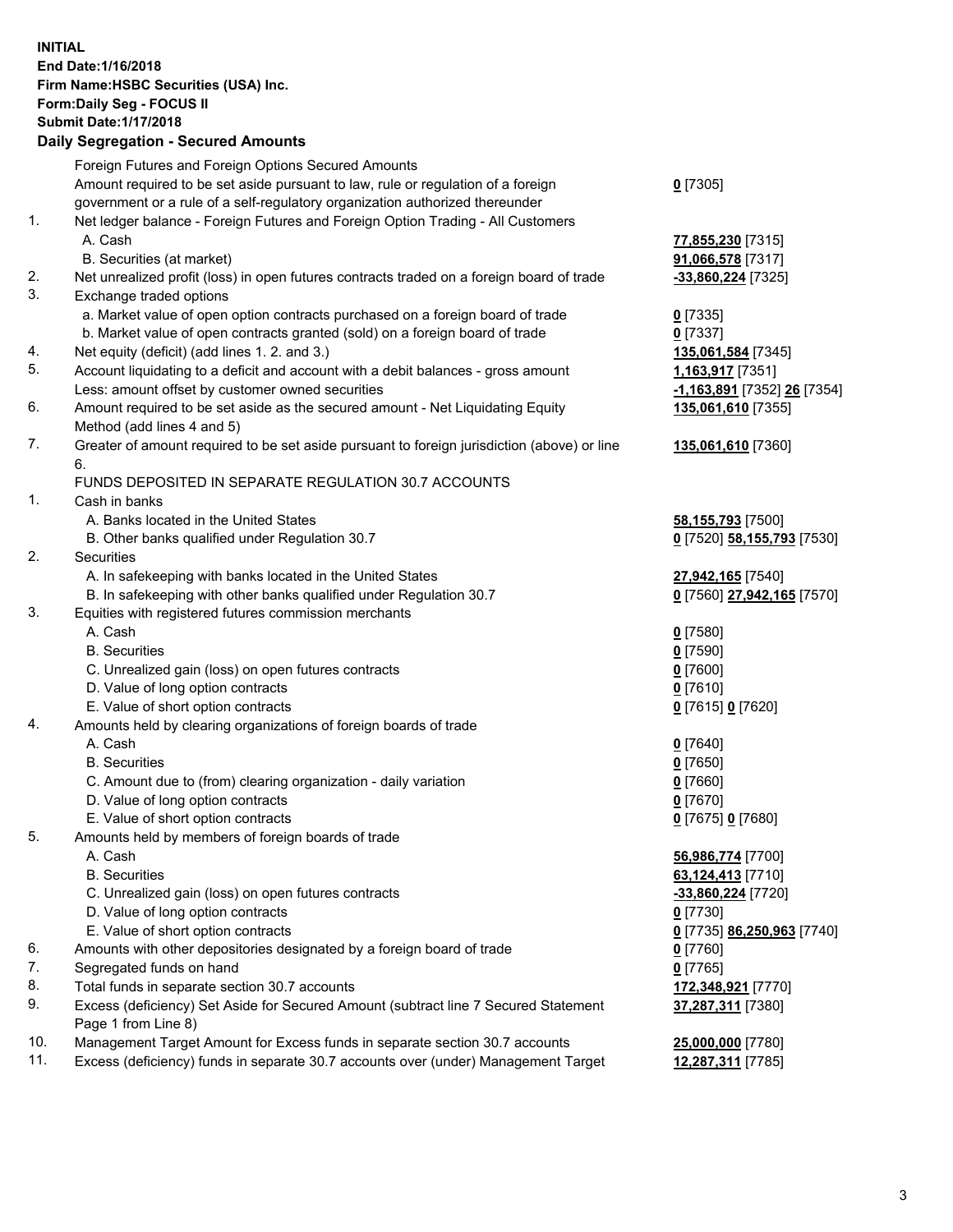**INITIAL End Date:1/16/2018 Firm Name:HSBC Securities (USA) Inc. Form:Daily Seg - FOCUS II Submit Date:1/17/2018 Daily Segregation - Segregation Statement** SEGREGATION REQUIREMENTS(Section 4d(2) of the CEAct) 1. Net ledger balance A. Cash **-169,018,378** [7010] B. Securities (at market) **911,532,190** [7020] 2. Net unrealized profit (loss) in open futures contracts traded on a contract market **503,400,313** [7030] 3. Exchange traded options A. Add market value of open option contracts purchased on a contract market **63,388,386** [7032] B. Deduct market value of open option contracts granted (sold) on a contract market **-12,878,993** [7033] 4. Net equity (deficit) (add lines 1, 2 and 3) **1,296,423,518** [7040] 5. Accounts liquidating to a deficit and accounts with debit balances - gross amount **331,208** [7045] Less: amount offset by customer securities **-331,208** [7047] **0** [7050] 6. Amount required to be segregated (add lines 4 and 5) **1,296,423,518** [7060] FUNDS IN SEGREGATED ACCOUNTS 7. Deposited in segregated funds bank accounts A. Cash **38,459,622** [7070] B. Securities representing investments of customers' funds (at market) **0** [7080] C. Securities held for particular customers or option customers in lieu of cash (at market) **163,265,555** [7090] 8. Margins on deposit with derivatives clearing organizations of contract markets A. Cash **439,598,591** [7100] B. Securities representing investments of customers' funds (at market) **0** [7110] C. Securities held for particular customers or option customers in lieu of cash (at market) **732,839,945** [7120] 9. Net settlement from (to) derivatives clearing organizations of contract markets **-37,479,612** [7130] 10. Exchange traded options A. Value of open long option contracts **63,388,386** [7132] B. Value of open short option contracts **-12,878,993** [7133] 11. Net equities with other FCMs A. Net liquidating equity **3,355,912** [7140] B. Securities representing investments of customers' funds (at market) **0** [7160] C. Securities held for particular customers or option customers in lieu of cash (at market) **0** [7170] 12. Segregated funds on hand **15,426,690** [7150] 13. Total amount in segregation (add lines 7 through 12) **1,405,976,096** [7180] 14. Excess (deficiency) funds in segregation (subtract line 6 from line 13) **109,552,578** [7190] 15. Management Target Amount for Excess funds in segregation **98,000,000** [7194]

16. Excess (deficiency) funds in segregation over (under) Management Target Amount Excess

**11,552,578** [7198]